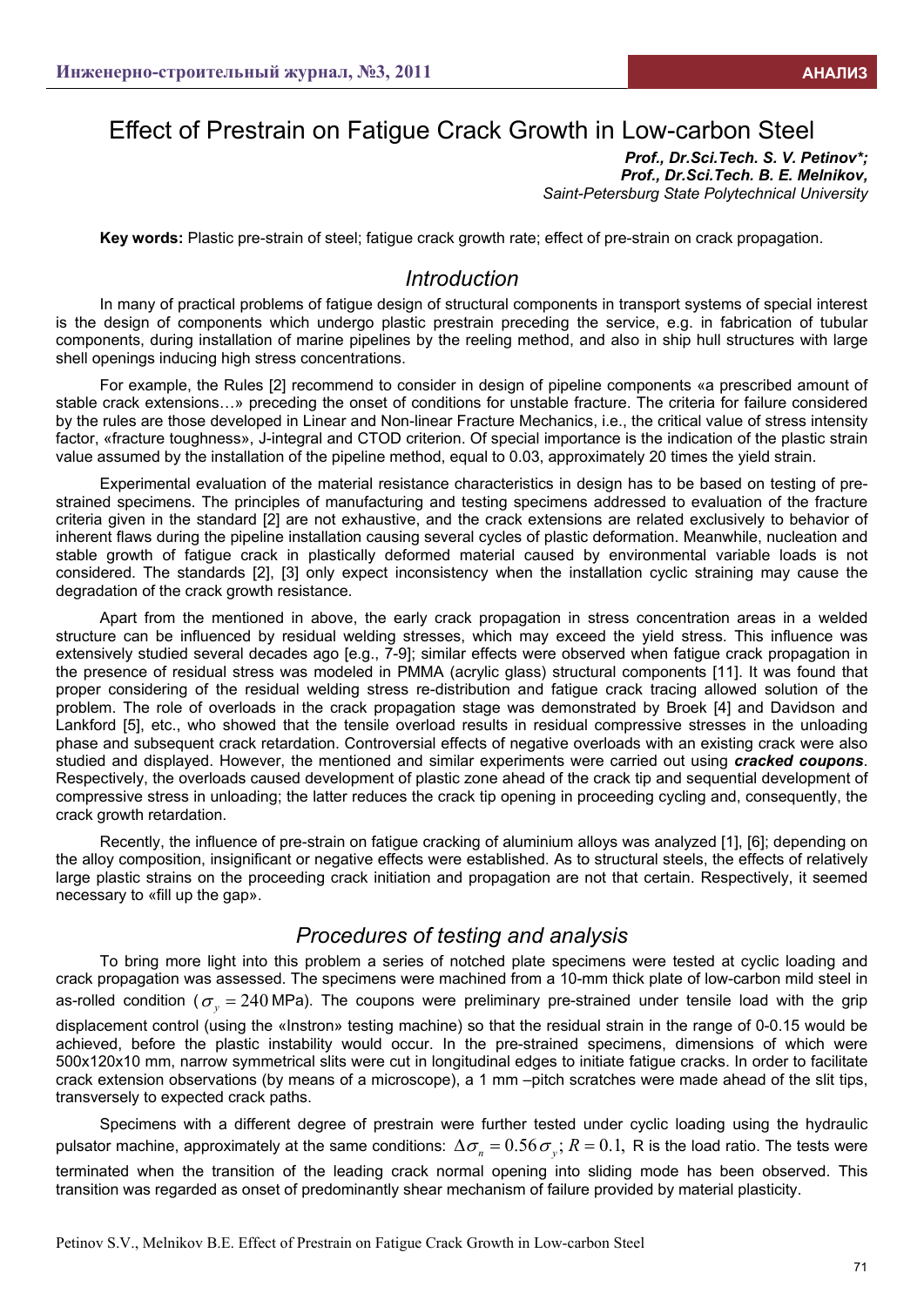Experiments revealed a marked influence of pre-straining on crack growth rate and transition conditions: the larger was plastic prestrain, the smaller was the crack growth rate observed; at the same time the crack length corresponding to the transition from the opening mode into the out-of-plane deflection of the crack surfaces (sliding mode) increased essentially. Since the prestrains induced considerable strain hardening of material, up to the tensile strength, it was possible to explain the observed effects by the enlarged elastic resistance of the material.

The observations revealed difference in the load cycles necessary to initiate cracks at the slots and different crack growth rates at the both sides of specimen. It was attributed to the wear of the machine grips surfaces, which did not provide the necessary alignment of the load transfer. Strain gage readings had shown nonuniform stress distribution at a distance from the notched section. Respectively, the loading was assessed a combination of axial and bending modes, resulting in different conditions for crack initiation and propagation at the both sides of specimen. In some specimens one of the cracks did not propagate at all due to the load eccentricity, or was arrested in the early stage.

For an approximate analysis of the crack propagation data the non-symmetrical problem was transformed into a problem with symmetrical cracks by applying the coordinate transform illustrated in Fig.1.



**Fig. 1. Transformation of unsymmetrical crack growth scheme into a symmetrical one** 

A relative coordinate, η, through the width of actual plate with non-symmetrical cracks is transformed into a relative coordinate, ξ, of equivalent plate with symmetrical cracks by the relationship:

$$
\xi = \beta \eta + (1 - \beta)\eta^2,\tag{1}
$$

parameter *β* of which is found on condition of equality of cracks in equivalent plate. This allows obtaining the nondimensional crack sizes measured in coordinates ξ:

$$
\xi_1 = \frac{\eta_1(1 - \eta_1)(1 - \eta_2^2) + \eta_1^2 \eta_2(1 - \eta_2)}{\eta_1(1 - \eta_1) + \eta_2(1 - \eta_2)},
$$
\n(2)

where  $\eta_1 = a_1/b$ ,  $\eta_2 = a_2/b$ , - non-dimensional crack sizes in actual plate, measured along coordinate η;  $\zeta_1 = \overline{a}/b; \quad \zeta_1 = \zeta_2$  in equivalent plate. Parameter  $\beta$  is found from (1):

$$
\beta = (\xi_1 - \eta_1^2) / \eta_1 (1 - \eta_1).
$$
 (3)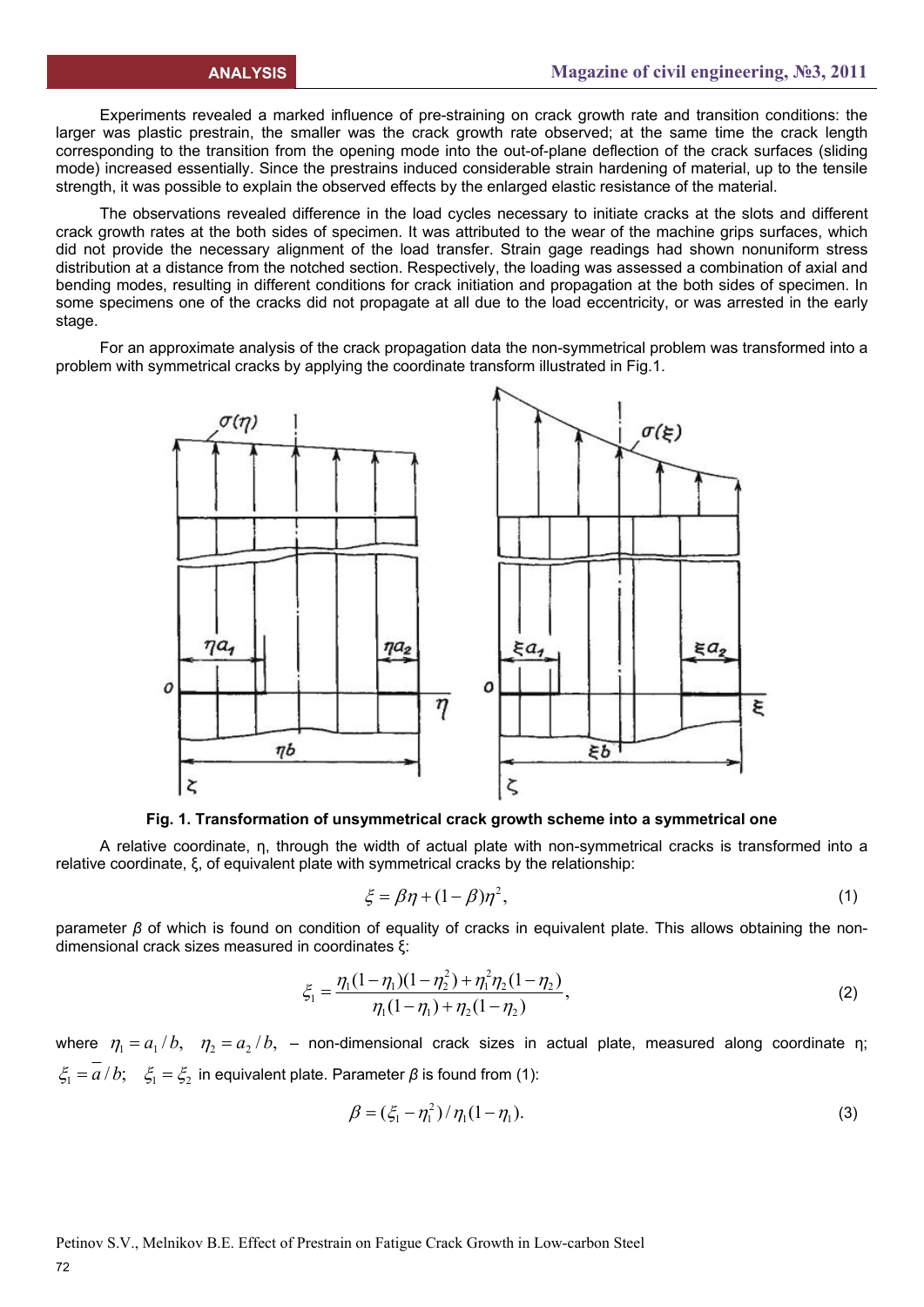The above coordinate transform procedure allowed to respectively adjust applied load. It follows from equivalence of load per elements of plate width that

$$
\sigma(\xi)\Delta\xi = \sigma(\eta)\Delta\eta,
$$

where  $\sigma(\eta)$  is the stress distribution in actual plate close to the grips of testing machine,  $\sigma(\zeta)$  is the stress distribution in equivalent plate at the same section. Respectively, the stress distribution in the transformed problem is:

$$
\sigma(\xi) = \sigma(\eta) / (\beta + 2(1 - \beta)\eta) \tag{4}
$$

where  $\sigma(\eta)$  is the stress distribution in the basic problem,  $\eta$  is the crack scale parameter (crack length/specimen width) resulting in tension (bending);  $\beta$  is the transformation parameter,  $\beta = (\xi_1 - \eta_1^2)/(1 - \eta_2) \eta_1$ .

Consequently, the equivalent plate loading in several steps of crack extensions was assumed a combination of axial tension and bending. This allowed calculating stress intensity factor values using the handbook data [12], separately, in case of uniform tensile loading and in case of bending; further, the results were combined,



**a low carbon steel plate;** ε**p is the plastic prestrain** 



The results were compared to the stress intensities obtained from FEM calculations (using isoparametric singular elements) and fairly good agreement was found. The crack rate observations were related to the crack length and via the relationship «stress intensity-crack length» were applied in subsequent crack growth analysis.

The crack growth data obtained from the experiments and interpreted according to the above approach are shown in Fig.2. It is seen that degree of prestrain practically does not affect the slope of the  $da/dN - \Delta K$  curves, essentially differentiate them by the crack propagation rate so that 0.15 pre-strained compared to the «virgin» material is characterized by the almost two times smaller growth rate.

It follows from the analysis that the stable crack propagation in the pre-strained material can be approximated in the form of the Paris-Erdogan equation [10]:

$$
da/dN = C_{\delta} (\Delta K)^{2.88}, \tag{5}
$$

where  $C_{\delta}$  is a constant for a given prestrain  $\varepsilon_f$ , which can **Fig. 2. Effect of prestrain on crack propagation rate in**  $\frac{1}{2}$  be approximated as

$$
C_{\delta} = C_0 (1 - \delta)^{4.08}; \quad C_0 = 2.504 \cdot 10^{-13} \quad . \tag{6}
$$

It may be concluded that crack growth deceleration for a moderated prestrain (up to  $\varepsilon_f = 0.01$  ) is insignificant;

however, this conclusion is based on limited experimental data. Apart from that, as mentioned in above, in all tests the stress range was the same, which allowed examining a relatively narrow range of crack growth rates. These results should be completed by further parametric studies in a range of loading conditions including irregular loading histories typical of wave loading when the pipeline components might be affected.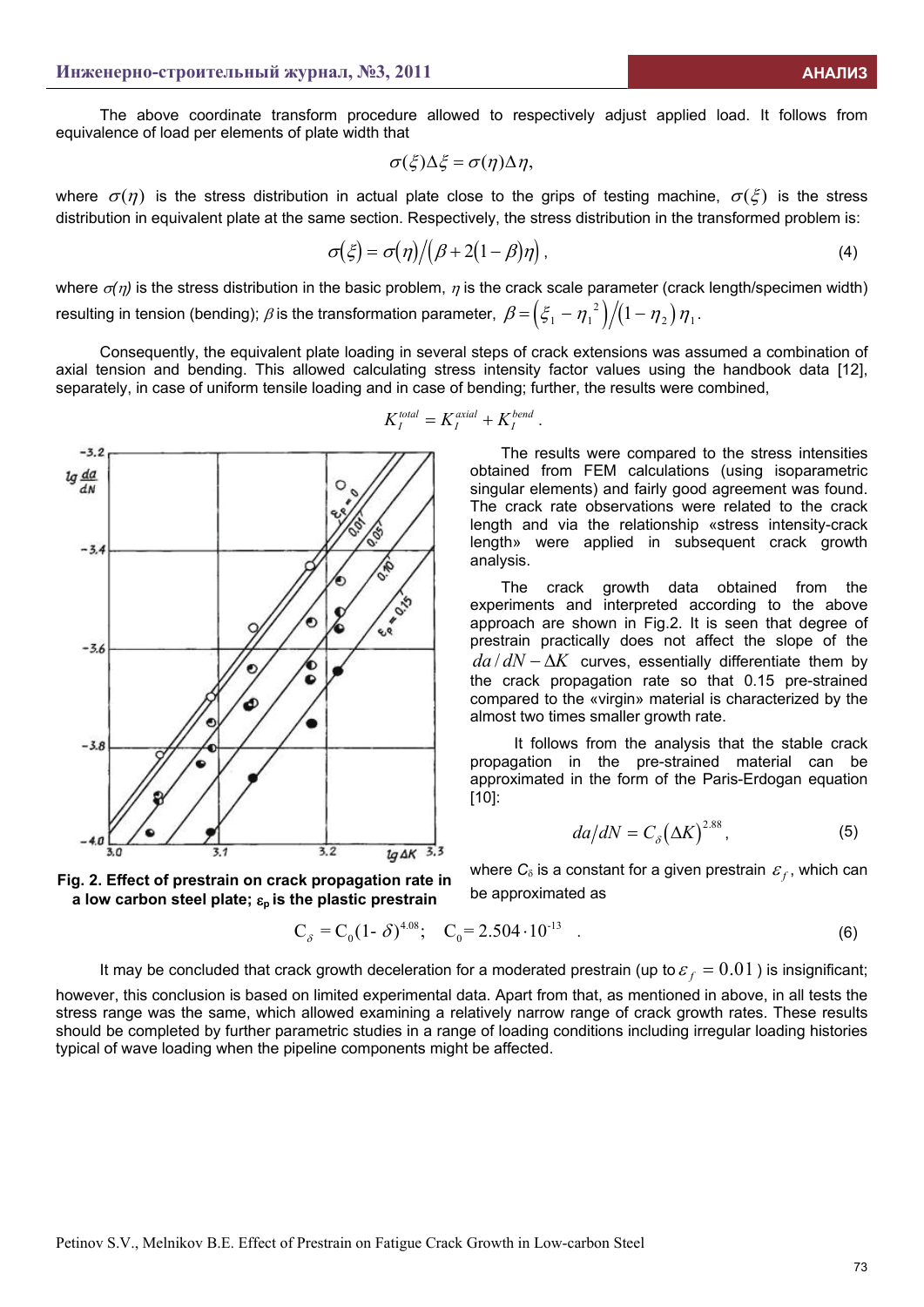## *Conclusion*

Experimental investigation of the plastic prestrain effects on the stable fatigue crack propagation in low-carbon steel revealed a notable decrease of the growth rate along with the prestrain degree. A simple and effective procedure of transforming a possible eccentricity of specimen loading into the axial and bending loading modes is suggested addressed to assessment of stress intensity factor values.

Observed crack deceleration in pre-strained steel is found when the nominal stress (load) range was the only in all of the tests. The phenomenon further should be examined in the range of the loading parameters; heath-affected zone and weld material fatigue resistance has to be analyzed when it undergoes plastic straining in manufacturing and installation procedures. Also, the prestrain history should be completed by considering the whole installation loading cycle, when the Bauschinger effect may demonstrate a detrimental influence on the crack propagation features.

## *Acknowledgements*

The authors would wish to express their gratitude to Dr. O.Rybakina for valuable advises and to Eng. K. Oszhighitov who helped in carrying out the tests. Support of the Russian Fund for Fundamental Research Grant 09-01-005-06A is also acknowledged.

#### **References**

- 1. Al-Rubaie K. S., Barroso E. K. and Godefroid L. B. (2006) Fatigue Crack Growth Analysis of Pre-strained 7475–T7351 Aluminum Alloy. «Int. Journal of Fatigue», 28**,** pp.934–942.
- 2. DNV-RP-F108 (2006) «Fracture Control for Pipeline Installation Methods Introducing Cyclic Plastic Strain».
- 3. DNV-OS-F101 (2007) «Offshore Standard. Submarine Pipeline Systems».
- 4. Broek D. (1988) The Practical Use of Fracture Mechanics. Kluwer Academic Publishers, Dordrecht.
- 5. Davidson D. L., Lankford J. Jr. (1976) Fatigue Crack Tip Plasticity Associated with Overloads and Subsequent Cycling. «Trans. ASME», Ser.D, pp.15-22.
- 6. Froustey C. and Lataillade J. L. (2008) Influence of Large Pre-straining of Aluminium Alloys on Their Residual Fatigue Resistance. «Int. Journal of Fatigue», 30**,** pp.918–930.
- 7. Karzov G. P. et al. (1982) Evaluation of Fatigue Crack Path and Fracture Parameters Considering for the Residual Welding Stress. *The Problems in Shipbuilding, Series "Welding", 33, pp.3-16* (Оценка траектории трещины и разрушения с учетом сварочных напряжений).
- 8. Makhnenko V. I. (1979) Residual Welding Stress Influence on Fatigue Crack Propagation in Welded Structural Details. *Avtomaticheskaya Svarka, No.4, pp.1-3* (Влияние остаточных сварочных напряжений на рост трещин усталости в сварных деталях).
- 9. Makhnenko V. I. (1982) Fracture Mechanics Criteria Application in Strength Assessment of Welded Joints with Inherent Flaws. *Avtomaticheskaya Svarka, No.1, pp.1-6* (Применение критериев механики разрушения для оценок прочности сварных соединений с дефектами).
- 10. Paris P. C., Erdogan F. (1963) A Critical Review of Crack Propagation Laws. «Journal of Basic Engineering, ASME»,Vol.85, No.528.
- 11. Petinov S. V. (2003) «Fatigue Analysis of Ship Structures». Backbone Books, NJ, 262 p.
- 12. Stress Intensity Factors Handbook (in 2 volumes) (1987)// Ed. by Y.Murakami. Pergamon Books, Ltd.

*\* Sergei V. Petinov, Saint-Petersburg, Russia* 

*Tel: +7 (812) 552-6303; email: sergei.petinov@gmail.com*